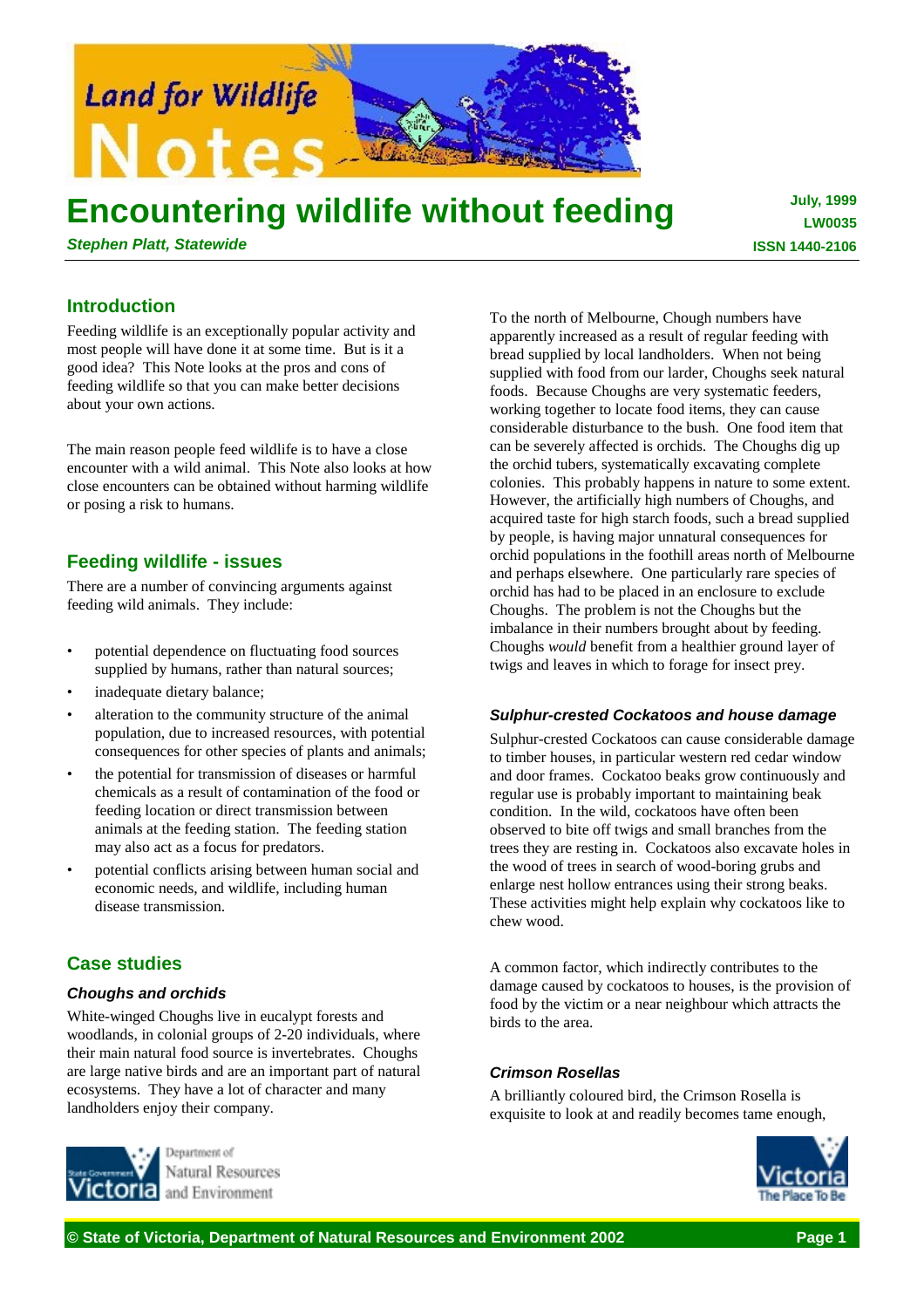when fed regularly, to alight on humans. In the wild, wattle and eucalypt seeds form a major part of the diet. At regular feeding sites, large numbers of rosellas may congregate in anticipation of food being provided. These groups typically include a lot of immature individuals which are naturally abandoned by their parents as they become independent.

Problems encountered by artificially fed birds include irregular supply (e.g. a lower number of holiday-makers at parks in winter leaves a reduced food supply), an unbalanced diet of seeds they would not encounter in the wild, and the flocking of starlings with rosellas. Starlings are introduced birds that compete with native wildlife for breeding hollows and can benefit from food left for native bird species.

#### *Red Wattlebirds and beri-beri*

Red Wattlebirds are raucous birds common in the dryer forests of Victoria and the suburbs of Melbourne. Occasionally, these birds have been found on the ground convulsing, always in winter months. Frequently, this symptom is followed by death. It has been suggested that the most probable cause of these deaths is thiamine deficiency. Such a disease, in humans, causes the nerve disease beri beri which is characterised by pain and paralysis of the extremities and accompanied by severe emaciation or swelling.

Red Wattlebirds collect their energy requirements from nectar, manna, honeydew or psyllids (sap-sucking insects) which are high in carbohydrates but low in protein. Like all honeyeaters, they require a supplement of insects which supply essential proteins. Red Wattlebirds 'hawk' a number of insects, big enough to supply the needs of this large bird and worth the energy expenditure, from the air each day for this reason. During winter there is a marked deficiency of large insects in Melbourne and so Red Wattlebirds normally migrate to northern Victoria where milder winters support more large insects.

Dr. David Paton, of Adelaide University, has suggested that development of the Melbourne suburbs, which has included planting many nectar-producing shrubs and trees (e.g. Western Australian eucalypts, such as *Eucalyptus caesia*, red-flowering Yellow Gum *E. leucoxylon* var. *rosea*, Red Ironbark E*. sideroxylon* and banksias) may have encouraged Red Wattlebirds to remain in Melbourne over winter. Sugar solutions supplied in bird feeders by humans may have also contributed to the reluctance of Red Wattlebirds to head north on their usual migration. Dr. Paton has estimated that a Red Wattlebird would need to consume about 500 small insects per day to obtain the same protein (and thiamine) as is available from large insects during warmer months. This would be a major drain on the time and energy needed to collect and defend

major carbohydrate sources (nectar producing plants, such as eucalypts).

So, the birds that remain behind may suffer from inadequate intake of thiamine and suffer the effects of beri beri.

#### *Seed bells*

Commercial seed bells are widely available. However, many questions remain unanswered about their potential effect on wild bird populations. What are the levels of pesticides in seed bell grain? What effect does indiscriminate artificial feeding have on wild bird populations? What other ingredients are consumed by birds using seed bells? Wood glues are used to bind the seed together in some bells. Are viable weed seeds present in seed bells that might be spread by birds?

Artificial feeding has the potential to disrupt the dietary balance of natural populations, attract predators, disrupt social behaviour and spread disease. Increased numbers of animals may affect other species in the area.

#### *Kookaburras and minced meat*

In nature, Kookaburra families vigorously defend areas of bushland against rival kookaburras. When confronted with their own reflection in a house window they may attack it, thinking it to be another individual. In one extreme case, ten windows were broken. Often the birds are first attracted by the landholder's food offerings. Minced meat, the food usually proffered, is not the same as natural dietary items.

#### *Kangaroos*

Kangaroos live in social groups and in the wild consume coarse native grasses and forbs. They are readily attracted to food offerings by humans. Complications that arise include attacks by males, asserting dominance on humans as they vie for female attention during the breeding season (kicks by the hind feet can cause serious injury), physical abnormalities, such as extended toe nail growth due to insufficient movement over hard surfaces, and increased incidence of the disease lumpyjaw which is caused by infection by several organisms entering the jaw around a tooth or via the gums. The main visual symptom of lumpyjaw is an open decaying wound around the jaw area. The common name is derived from the response to infection whereby additional layers of bone are laid down around the infected area.

For the above reasons, and in the best interest of wildlife, *Land for Wildlife* recommends against the feeding of wildlife. However, in instances where it does occur, irregular feeding is preferable to regular feeding and